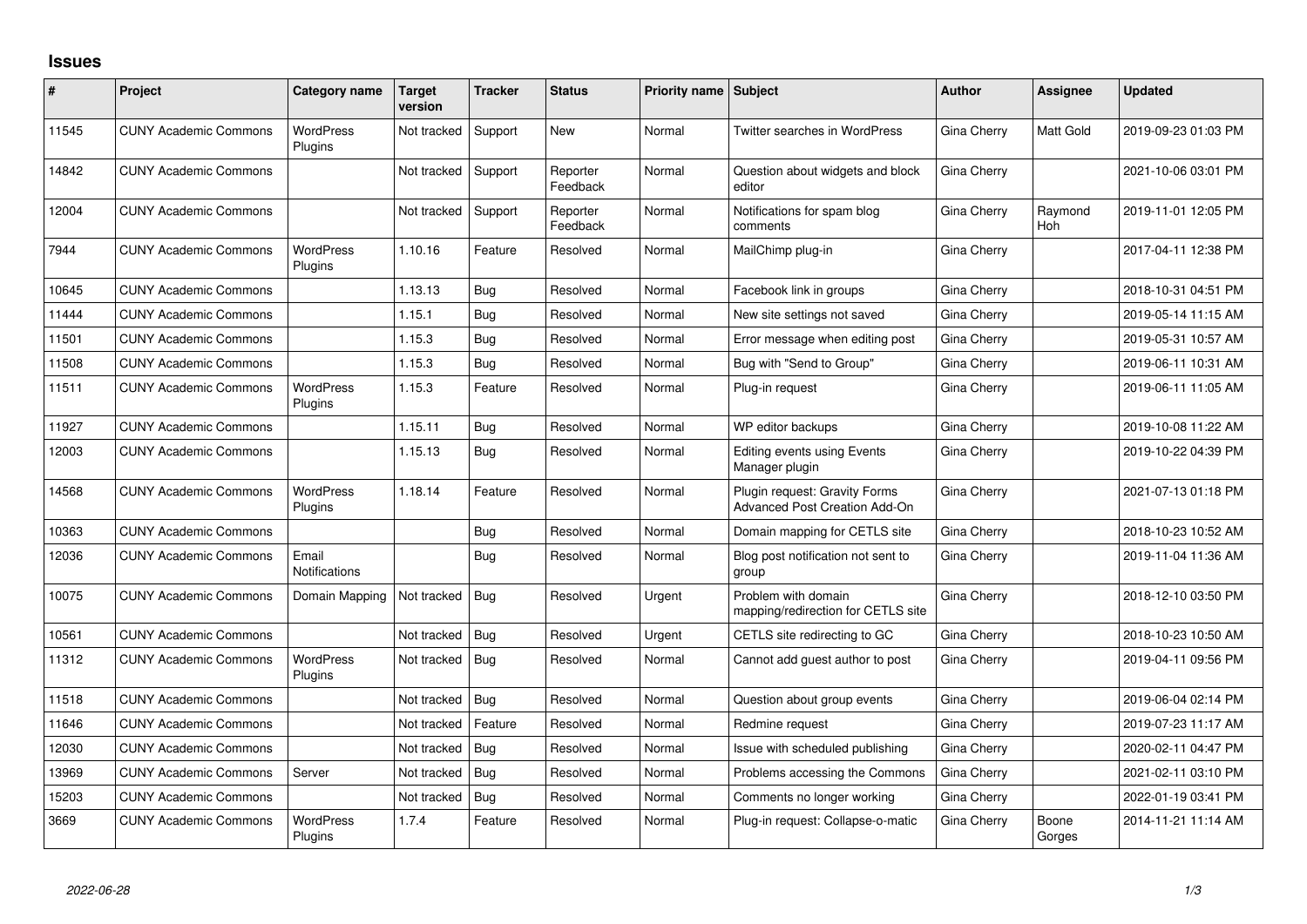| ∦     | Project                      | <b>Category name</b>          | <b>Target</b><br>version | <b>Tracker</b> | <b>Status</b> | <b>Priority name Subject</b> |                                                                              | <b>Author</b> | Assignee              | <b>Updated</b>      |
|-------|------------------------------|-------------------------------|--------------------------|----------------|---------------|------------------------------|------------------------------------------------------------------------------|---------------|-----------------------|---------------------|
| 3976  | <b>CUNY Academic Commons</b> | Email<br>Notifications        | 1.7.18                   | Feature        | Resolved      | Normal                       | Emails to blog subscribers should<br>be sent in HTML                         | Gina Cherry   | Boone<br>Gorges       | 2015-04-12 02:18 PM |
| 3998  | <b>CUNY Academic Commons</b> | <b>WordPress</b><br>Plugins   | 1.7.19                   | Feature        | Resolved      | Normal                       | Voicethread plugin                                                           | Gina Cherry   | Boone<br>Gorges       | 2015-04-21 02:35 PM |
| 4751  | <b>CUNY Academic Commons</b> | <b>WordPress</b><br>Themes    | 1.8.13                   | Feature        | Resolved      | Normal                       | Request for two plug-ins                                                     | Gina Cherry   | Boone<br>Gorges       | 2015-10-13 09:29 AM |
| 4850  | <b>CUNY Academic Commons</b> | <b>WordPress</b><br>Plugins   | 1.8.16                   | <b>Bug</b>     | Resolved      | Immediate                    | ACERT site is down                                                           | Gina Cherry   | Boone<br>Gorges       | 2015-11-05 12:45 PM |
| 8389  | <b>CUNY Academic Commons</b> | WordPress<br>Plugins          | 1.11.6                   | Feature        | Resolved      | Normal                       | Gravity Forms + Custom Post Types<br>plug-in                                 | Gina Cherry   | Boone<br>Gorges       | 2017-07-06 08:09 PM |
| 9570  | <b>CUNY Academic Commons</b> | <b>WordPress</b><br>Plugins   | 1.12.13                  | Bug            | Resolved      | Normal                       | Guest authors in Co-Authors Plus<br>plug-in not working                      | Gina Cherry   | Boone<br>Gorges       | 2018-05-01 06:10 PM |
| 10847 | <b>CUNY Academic Commons</b> | <b>Blogs</b><br>(BuddyPress)  | 1.15                     | Feature        | Resolved      | Normal                       | Select which blog posts are sent to<br>group                                 | Gina Cherry   | Boone<br>Gorges       | 2019-04-23 03:54 PM |
| 11451 | <b>CUNY Academic Commons</b> | Group Blogs                   | 1.16                     | Feature        | Resolved      | Normal                       | 'Send to group' checkbox should<br>remain unchecked for saved draft<br>posts | Gina Cherry   | Boone<br>Gorges       | 2019-12-04 10:51 AM |
| 15094 | <b>CUNY Academic Commons</b> | Group Invitations   2.0.0     |                          | Bug            | Resolved      | Normal                       | Group admins added to site as<br>authors, not admins                         | Gina Cherry   | Boone<br>Gorges       | 2022-05-26 11:36 AM |
| 39    | <b>CUNY Academic Commons</b> | <b>BuddyPress</b><br>(misc)   |                          | <b>Bug</b>     | Resolved      | High                         | Email notifications for group I had<br>not joined                            | Gina Cherry   | Boone<br>Gorges       | 2009-10-19 03:49 PM |
| 40    | <b>CUNY Academic Commons</b> | <b>BuddyPress</b><br>(misc)   |                          | <b>Bug</b>     | Resolved      | Normal                       | Notification won't go away                                                   | Gina Cherry   | Boone<br>Gorges       | 2009-10-19 03:49 PM |
| 3983  | <b>CUNY Academic Commons</b> | <b>WordPress</b><br>Plugins   | Not tracked              | Support        | Resolved      | Normal                       | Bug in list category posts plugin                                            | Gina Cherry   | Boone<br>Gorges       | 2015-05-11 11:58 AM |
| 3892  | <b>CUNY Academic Commons</b> | <b>WordPress</b><br>(misc)    | Future<br>release        | <b>Bug</b>     | Resolved      | High                         | The given object ID is not that of a<br>menu item.                           | Gina Cherry   | Gina Cherry           | 2016-06-21 04:49 PM |
| 10800 | <b>CUNY Academic Commons</b> | Email<br><b>Notifications</b> | 1.14.3                   | Bug            | Resolved      | Normal                       | Duplicate email notifications on blog<br>comments                            | Gina Cherry   | Raymond<br><b>Hoh</b> | 2019-02-13 06:05 PM |
| 11160 | <b>CUNY Academic Commons</b> | Email<br><b>Notifications</b> | 1.14.8                   | <b>Bug</b>     | Resolved      | Normal                       | Return of duplicate email<br>notifactions for blog comments                  | Gina Cherry   | Raymond<br>Hoh        | 2019-02-27 12:33 AM |
| 11311 | <b>CUNY Academic Commons</b> | <b>WordPress</b><br>Plugins   | 1.14.11                  | Feature        | Resolved      | Normal                       | Request for post expiration plug-in                                          | Gina Cherry   | Raymond<br>Hoh        | 2019-04-15 10:47 AM |
| 11398 | <b>CUNY Academic Commons</b> | Email<br><b>Notifications</b> | 1.15                     | Bug            | Resolved      | Normal                       | Blog post notification emails are not<br>formatted                           | Gina Cherry   | Raymond<br>Hoh        | 2019-05-07 03:22 PM |
| 11441 | <b>CUNY Academic Commons</b> | Reply By Email                | 1.15.3                   | Bug            | Resolved      | Normal                       | Blog/group comments                                                          | Gina Cherry   | Raymond<br>Hoh        | 2019-06-11 11:05 AM |
| 11513 | <b>CUNY Academic Commons</b> | Email<br><b>Notifications</b> | 1.15.4                   | Bug            | Resolved      | Normal                       | Extra group notification                                                     | Gina Cherry   | Raymond<br>Hoh        | 2019-06-25 04:22 PM |